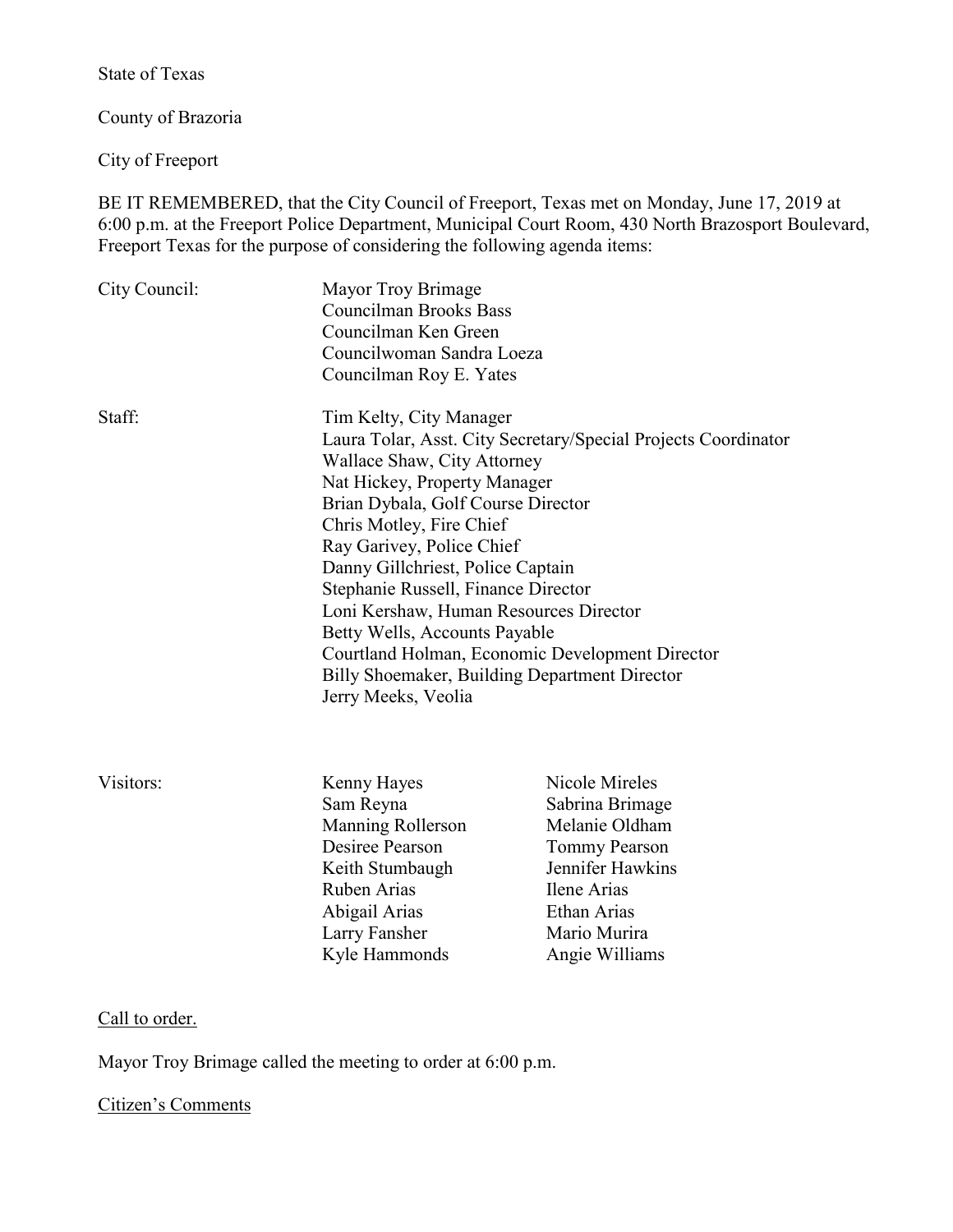Manning Rollerson addressed council concerning a call to the police department that his wife made and racial slurs he said was made by a city employee.

# **PRESENTATIONS/ANNOUNCEMENTS: Announcements by Mayor, City Council and/or Staff**

Recognition of Department Head for outstanding lifesaving effort.

Police Chief Ray Garivey was presented with a certificate recognizing his lifesaving efforts of performing CPR on a gentleman having a heart attack and credited with helping to save his life.

Employee of the Month

City employee Betty Wells was presented with a certificate recognizing her as Employee of the Month for May 2019.

# **CONSENT AGENDA**

Consideration and possible action on the approval of City Council meeting minutes from June 3, 2019.

Consideration of approving Resolution No. 2019- 2591 reappointing qualified person to the Charter Review Board of said City; Rita Cundieff.

On a motion by Councilman Bass, seconded by Councilwoman Loeza, with all present voting "Aye", Council unanimously approved the consent agenda.

### **REGULAR SESSION**

Consideration and possible action on approval of an agreement with Bryan Mound Strategic Petroleum Reserve for the provision, operation, and maintenance of a sanitary sewer force main serving the facility

City Manager Tim Kelty stated that Bryan Mound Strategic Petroleum Reserve had approached the City. They will be responsible for engineering and construction.

Councilman Brooks Bass asked if we could handle the increase.

Jerry Meeks with Veolia Water stated that it would be no problem.

Councilman Bass asked if Bryan Mound was aware that their cost would go up as our costs go up.

Mr. Kelty replied yes.

On a motion by Councilman Bass, seconded by Councilman Green, with all present voting "Aye", Council unanimously approved an agreement with Bryan Mound Strategic Petroleum Reserve for the provision, operation, and maintenance of a sanitary sewer force main serving the facility.

Consideration of approving Resolution No. 2019-2592 approving the conveyance of property owned by the City of Freeport on Bryan Beach conveyed from the Texas Parks and Wildlife Department back to Texas Parks & Wildlife and re-conveying a portion back to the City

This item was tabled.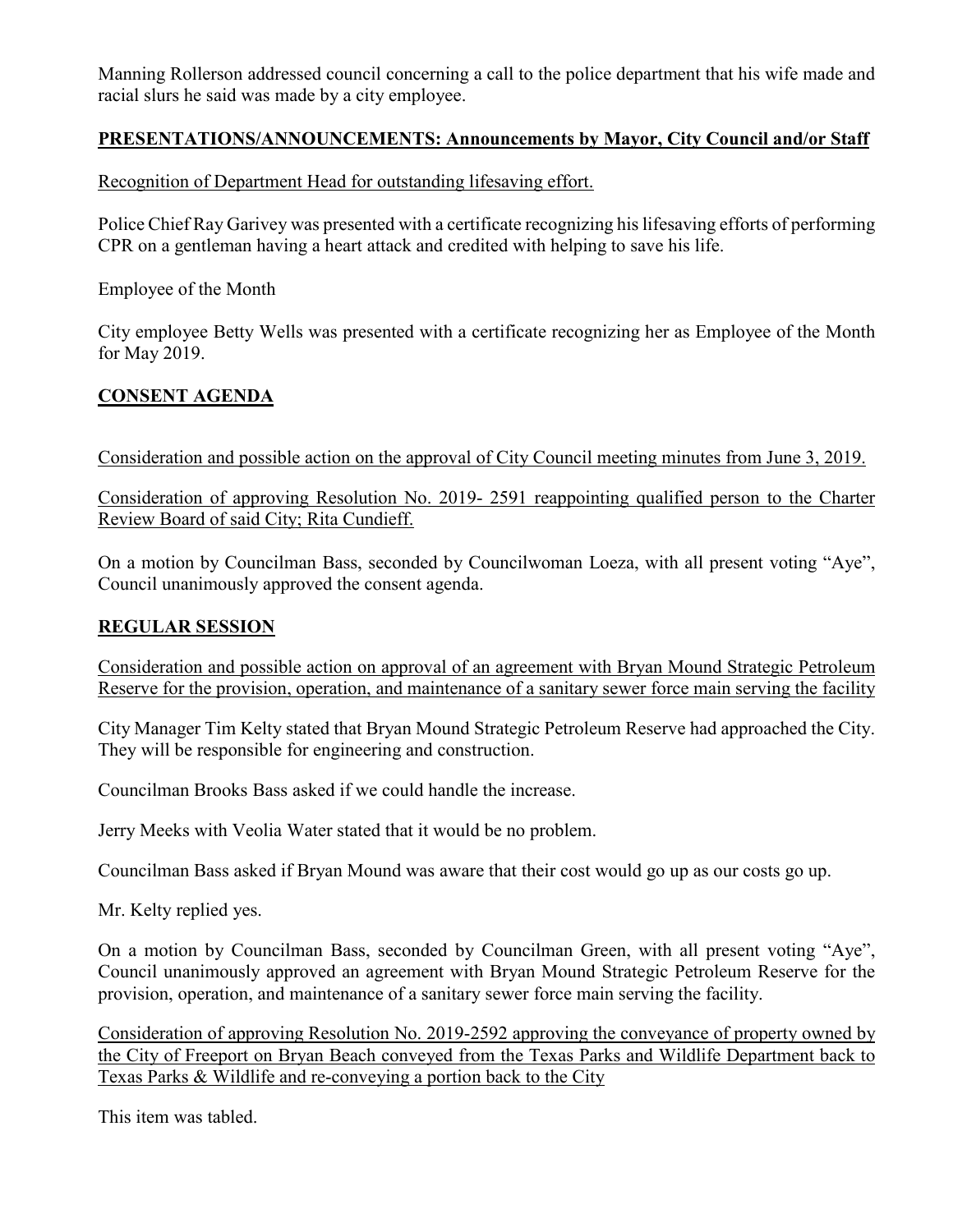Consideration and possible action on Resolution No. 2019-2593 authorizing the Mayor to sign an agreement with the City of Surfside Beach for the sale of potable water

Mr. Kelty stated that Surfside will be responsible for design and construction.

There will be a ten percent surcharge.

On a motion by Councilman Bass, seconded by Councilman Green, with all present voting "Aye", Council unanimously approved an agreement with the City of Surfside Beach for the sale of potable water.

Consideration of Ordinance No. 2019-2575 adopting an amendment to the budget for the 2018-2019 fiscal year.

Finance Director Stephanie Russell stated that there were additions of revenue and expenditures in this budget amendment.

Larry Fansher asked the amount of sponsorship for the Billfish Classic.

Mayor Brimage stated that this tournament is a great event for the City. Approximately \$40,000 of fuel will be purchased specifically for this tournament taking place July 16-21.

On a motion by Councilman Bass, seconded by Councilwoman Loeza, with all present voting "Aye", Council unanimously approved Ordinance No. 2019-2575 adopting an amendment to the budget for the 2018-2019 fiscal year.

Discuss and consider approving Ordinance No. 2019-2576 authorizing a rate increase for solid waste

Stephanie Russell told council that our costs for solid waste has increased but the increase had not been extended to residents.

Customers would need to be billed \$25.25 to cover the cost of the City. Currently residents are paying \$22.78. She said that the contract expires in 2021.

On a motion by Councilman Bass, seconded by Councilwoman Loeza, with all present voting "Aye", Council unanimously approved Ordinance No. 2019-2576 authorizing a rate increase for solid waste.

Consideration of approving Resolution No. 2019-2590 authorizing the submission of a Community Block Grant Disaster Recovery application to the Texas General Land Office and authorizing the City Manager to act as the City's Executive Officer and authorized representative in all matters pertaining to the City's Participation in the CDBG-DR Program

Fire Chief Chris Motley stated that the proposed project is on Slaughter Road because it was underwater during Hurricane Harvey.

On a motion by Councilman Bass, seconded by Councilman Yates, with all present voting "Aye", Council unanimously approved Resolution No. 2019-2590 authorizing the submission of a Community Block Grant Disaster Recovery application to the Texas General Land Office and authorizing the City Manager to act as the City's Executive Officer and authorized representative in all matters pertaining to the City's Participation in the CDBG-DR Program.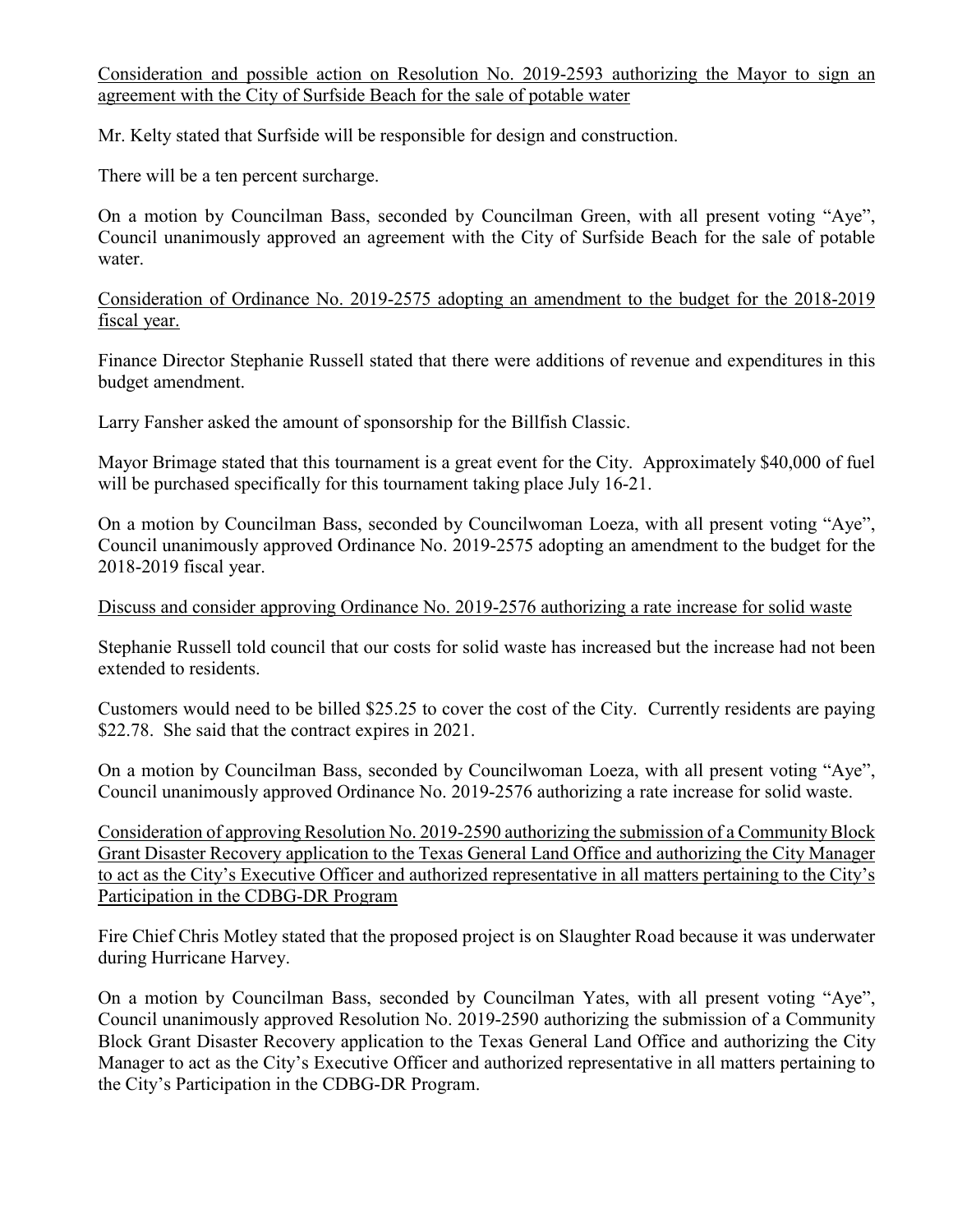Consideration and Possible Action Authorizing the City Manager to Execute any and All Documents Necessary to Effectuate an Agreement for Governmental Accounting Standards Board (GASB) Statement No. 75 actuarial valuation under the Shared Services arrangement provided by Gabriel, Roeder, Smith & Co (GRS) and North Central Texas Council of Governments (NCTCOG)

Finance Director Stephanie Russell stated that GASB requires post-employment benefits. GRS is very familiar with the requirements. She added that the city will not be compliant in the audit regarding this.

On a motion by Councilwoman Loeza, seconded by Councilman Bass, with all present voting "Aye", Council unanimously approved authorizing the City Manager to Execute any and All Documents Necessary to Effectuate an Agreement for Governmental Accounting Standards Board (GASB) Statement No. 75 actuarial valuation under the Shared Services arrangement provided by Gabriel, Roeder, Smith & Co (GRS) and North Central Texas Council of Governments (NCTCOG).

Consideration of and action on a Resolution No. 2019-2594 requesting to participate in the Texas Comptroller of Public Accounts Cooperative Purchasing Program

Stephanie Russell stated that this is another Cooperative Purchasing program that we are not in. She would like it to become part of it.

On a motion by Councilman Bass, seconded by Councilwoman Loeza, with all present voting "Aye", Council unanimously approved Resolution No. 2019-2594 requesting to participate in the Texas Comptroller of Public Accounts Cooperative Purchasing Program.

Consideration and Possible Action Authorizing the City Manager to Execute any and All Documents Necessary to Effectuate an Agreement for Municipal Advisor Services with Masterson Advisors LLC

Mr. Kelty said that financial advisors would recommendations on how to structure debt.

Stephanie Russell stated that they work with many cities and also work with the Port Freeport.

On a motion by Councilwoman Loeza, seconded by Councilman Bass, with all present voting "Aye", Council unanimously approved authorizing the City Manager to Execute any and All Documents Necessary to Effectuate an Agreement for Municipal Advisor Services with Masterson Advisors LLC.

#### Discuss and consider approving a general services agreement with Freese & Nichols

Mr. Kelty stated that we would have reasonable rates and we have a lot of projects needing to be completed. The contract will expire in June 2020.

On a motion by Councilman Bass, seconded by Councilman Green, with all present voting "Aye", Council unanimously approved a general services agreement with Freese & Nichols.

#### **WORK SESSION:**

Mayor Brimage said that the Parks Department is doing a great job. There are lots of people enjoying the FCH Pavilion Park with the new additions. He added that he we had demolished the Freeport Community House because of the poor condition it was in but that we will be building a state of the art building in it's place. He would also like a legislative update.

Councilman Ken Green asked staff to monitor the waterfront in Ward A. He said people are fishing and leaving a lot of trash behind.